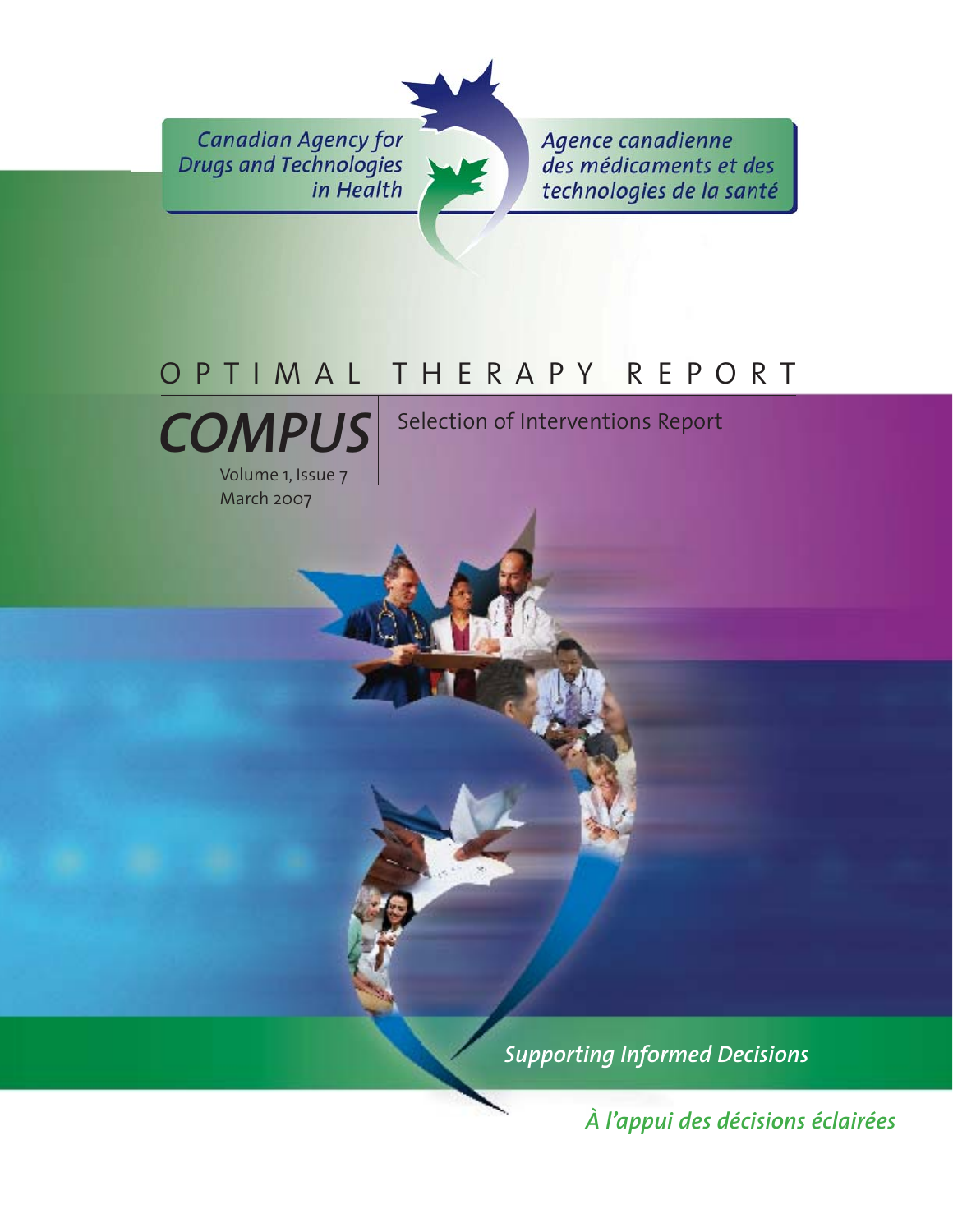This report is prepared by the Canadian Optimal Medication Prescribing and Utilization Service (COMPUS), a service of the Canadian Agency for Drugs and Technologies in Health (CADTH).

The intent of this report is to identify a variety of interventions that would be best suited to optimizing the prescribing and use of proton pump inhibitors in different settings. While CADTH has taken care in the preparation of the report to ensure that its contents are accurate, complete and upto-date, CADTH does not make any guarantee to that effect. The information in this report should not be used as a substitute for the application of clinical judgement in respect of the care of a particular patient or other professional judgement in any decision making process nor is it intended to replace professional medical advice. CADTH is not responsible for any errors or omissions or injury, loss or damage arising from or as a result of the use (or misuse) of any information contained in or implied by the information in this Report.

CADTH takes sole responsibility for the final form and content of this report. The statements, conclusions and views expressed herein do not necessarily represent the view of Health Canada or any Provincial or Territorial Government.

Production of this report is made possible through a financial contribution from Health Canada.

Copyright © 2007 CADTH. This Report may be reproduced for non-commercial purposes only and provided appropriate credit is given to CADTH.

ISSN: 1921-698X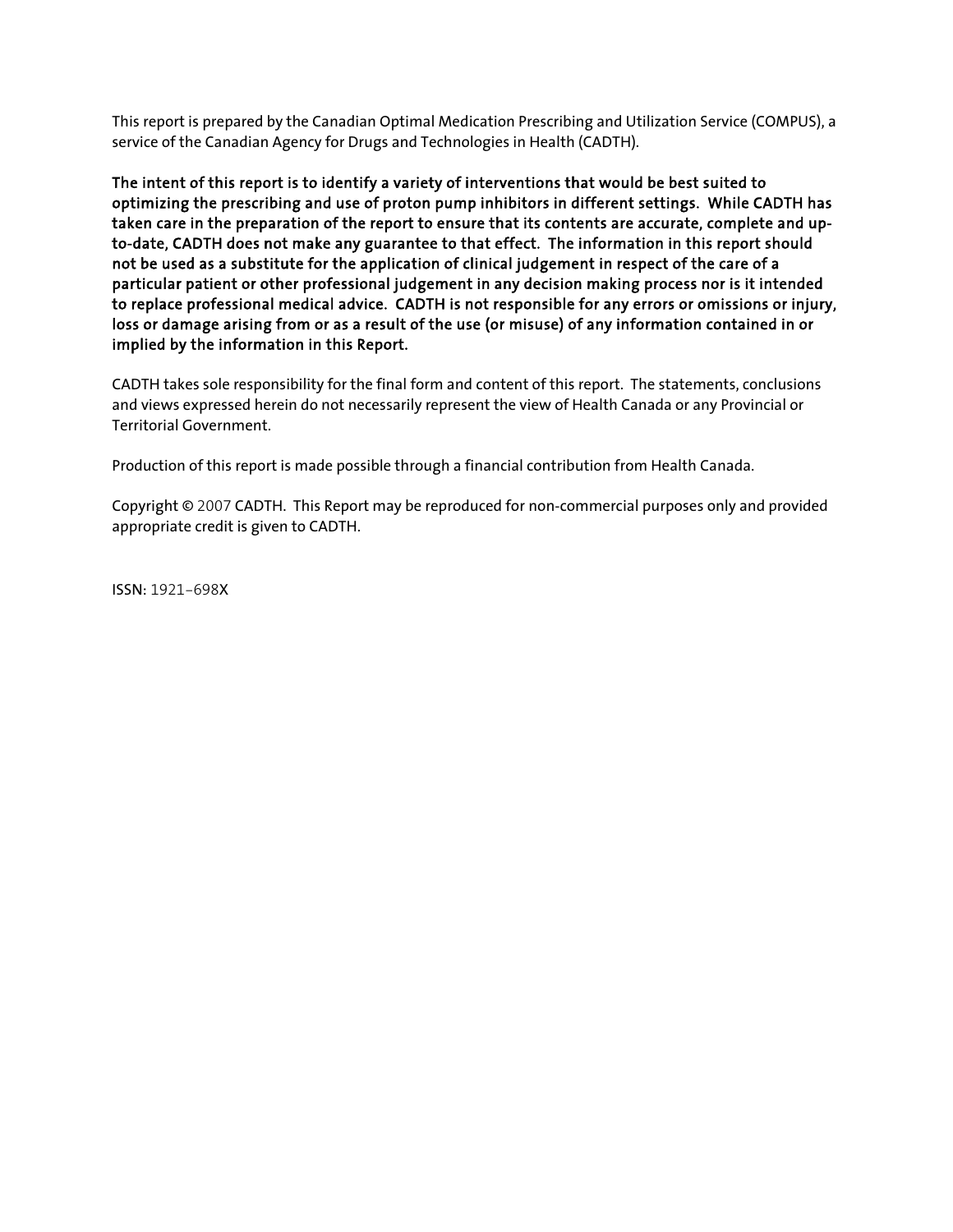# Selection of Interventions Report

On January 8, 2007, the Canadian Optimal Medication Prescribing and Utilization Service (COMPUS) Selection of Interventions meeting took place in Ottawa.

The objective of the meeting was to recommend a range of interventions aimed at influencing behaviour, regarding the prescribing and use of Proton Pump Inhibitors (PPIs) that are appropriate for Canadian jurisdictions.

- **Interventions selected are based on evidence showing greatest effect and the ability of** jurisdictions to implement them.
- Recommendations consider different perspectives, including professional behaviour (i.e. physicians and pharmacists), policy decisions, and patient behaviour.

The capacity of the various jurisdictions to use, deliver, and support the interventions developed by COMPUS was also discussed.

The objectives of the meeting were met through a process where the COMPUS key messages were discussed, followed by the identification and exploration of barriers to the realization of the key messages in practice. Once both the key messages and their barriers were acknowledged, target audiences for various interventions were identified. These efforts culminated in the recommendation of specific interventions to be developed by COMPUS to optimize the prescribing and use of PPIs in Canada.



# Key Messages

Before the Selection of Interventions meeting, the most relevant key messages, along with their associated Evidence-based Statements, were revealed through a process that considered: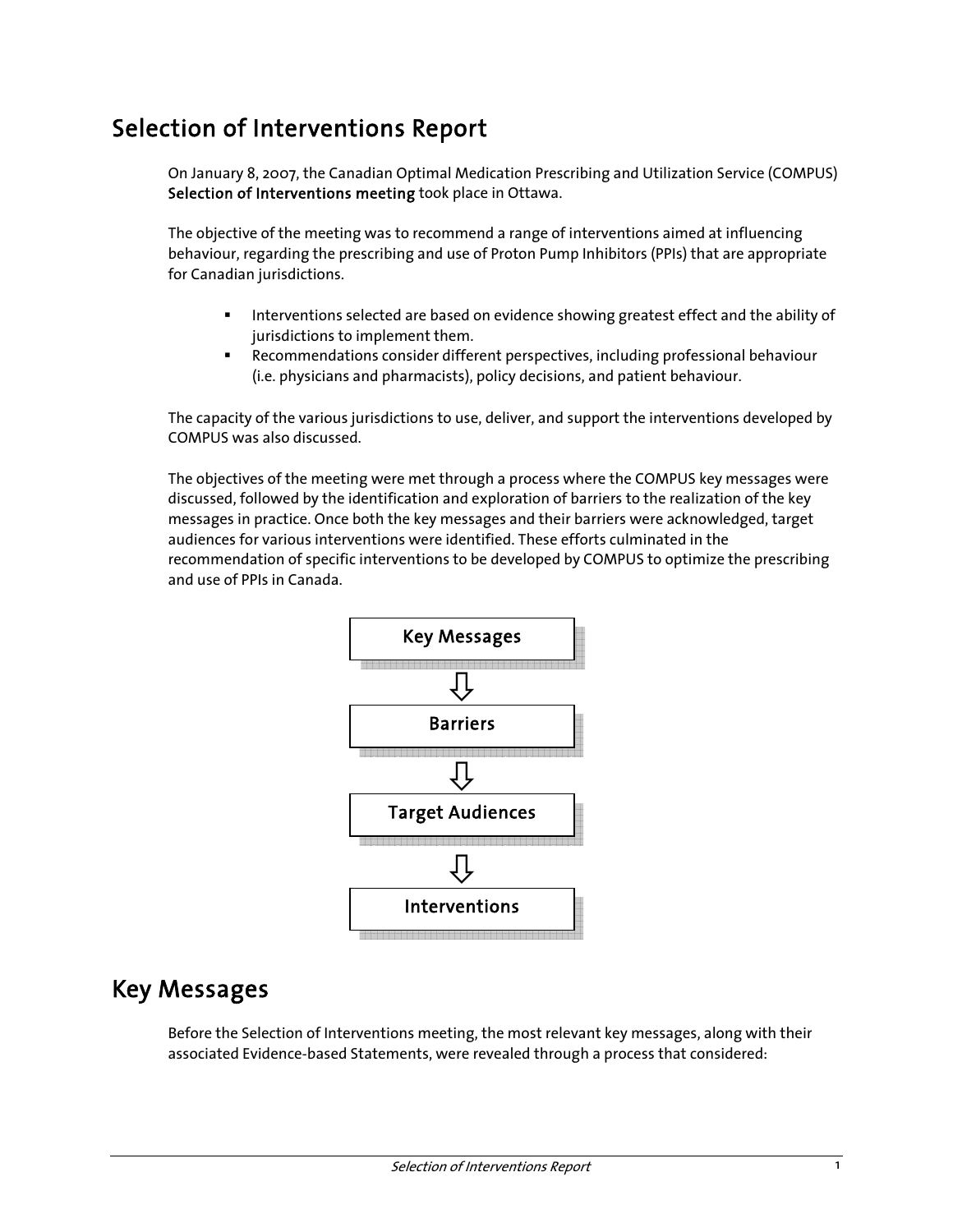### Gaps in practice

 A Gap Analysis was performed that identified three gaps in the use of PPIs as determined by a review of current practice in the prescribing and use of PPIs in Canada, compared with the Evidence-based Statements.

### The strength and support of the evidence

- The COMPUS Expert Review Panel (ERP) identified Evidence-based Statements on the use of PPIs and validated the available evidence underlying the statements.
- The statements were weighted based on the results of consensus voting by the ERP.

### COMPUS Advisory Committee (CAC) priorities

 Evidence-based Statements were classified by CAC as to whether or not they were relevant to the CAC.

The participants of the Selection of Interventions meeting discussed the identified key messages and were in general agreement regarding their relevancy and importance. It was noted, however, that other key messages exist as identified by COMPUS in collaboration with the Prescription Information Services of Manitoba (PrISM).

#### The three key messages considered in the selection of interventions are:

- All PPIs are equally efficacious in the initial treatment of gastroesophageal reflux disease (GERD), dyspepsia, and other common gastrointestinal (GI) conditions.
- **Doubling the standard daily doses of PPIs, as initial therapy, is no better than** standard daily dose therapy.
- **PPIs are not efficacious in treating cough, asthma, or laryngeal symptoms** associated with GERD.

#### Other key messages identified by COMPUS in collaboration with PrISM are:

- Although H2RA therapy is effective in managing many patients, standard-dose PPIs are superior to H2RAs in the initial and maintenance management of uninvestigated GERD and erosive esophagitis.
- Alternatives (PPI discontinuation, H2RAs, on-demand dosing) to long-term regular use of standard-dose PPIs for GERD may be appropriate in selected patients.
- Step-down therapy (H2RAs, half-dose PPI, on-demand PPI and intermittent PPI) in erosive esophagitis leads to relapse.
- The value of standard-dose PPI in the initial and ongoing management of ENRD is questionable based on available evidence.
- PPIs are preferred in the initial short-term management of uninvestigated dyspepsia, but are no better than H2RAs for functional dyspepsia.
- For ongoing maintenance treatment of dyspepsia, therapeutic options include no drug, on-demand H2RA and on-demand PPI.
- Patients with duodenal ulcers do not require continuation of PPI therapy after H. pylori eradication.
- Standard-dose PPIs are efficacious in the treatment and prevention of NSAIDassociated ulcers.